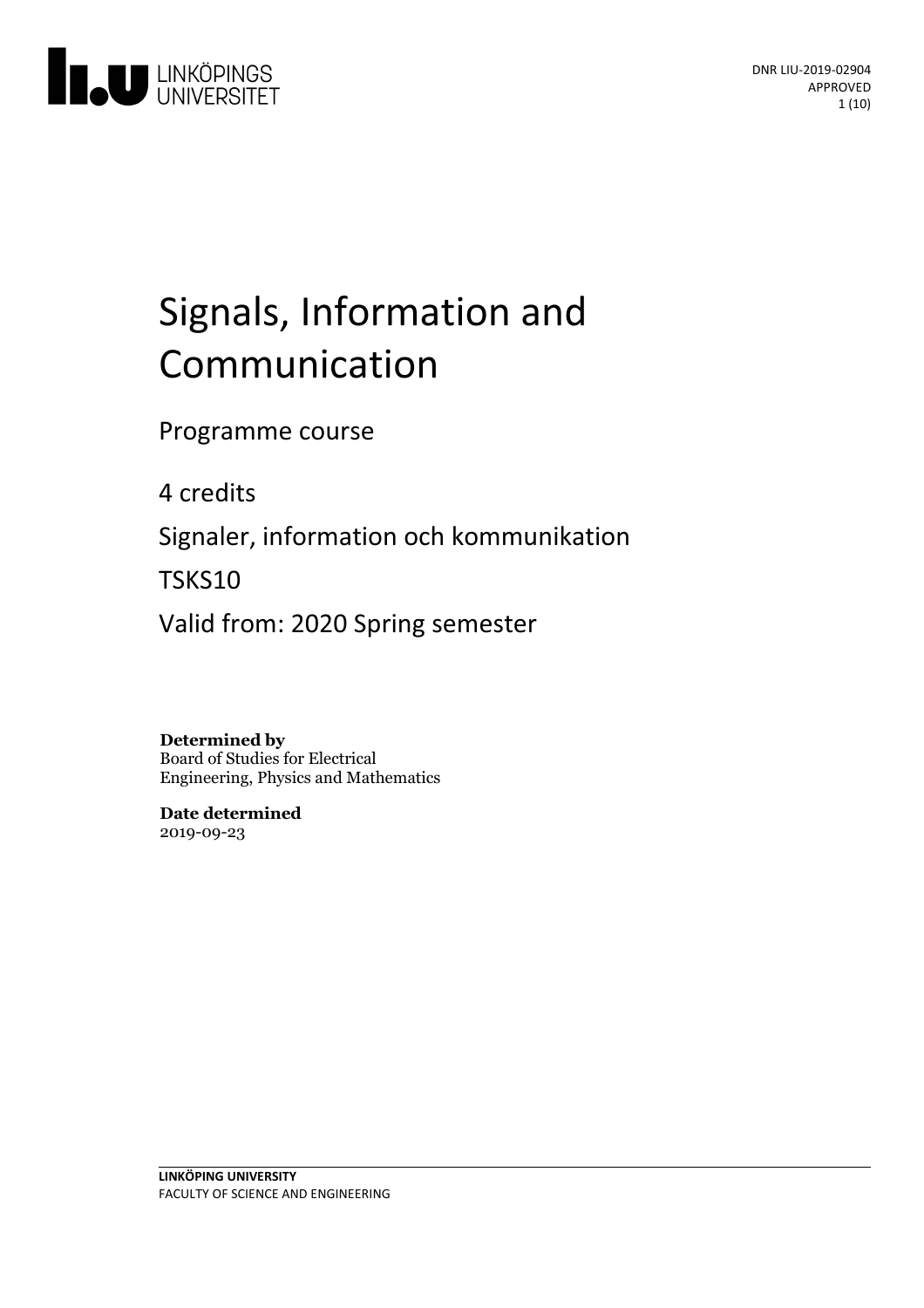## Main field of study

Electrical Engineering

Course level

First cycle

### Advancement level

 $G<sub>2</sub>X$ 

### Course offered for

- Computer Science and Engineering, M Sc in Engineering
- Industrial Engineering and Management International, M Sc in Engineering
- Industrial Engineering and Management, M Sc in Engineering
- Applied Physics and Electrical Engineering International, M Sc in Engineering
- Applied Physics and Electrical Engineering, M Sc in Engineering
- Mathematics, Bachelor's Programme

### Entry requirements

Note: Admission requirements for non-programme students usually also include admission requirements for the programme and threshold requirements for progression within the programme, or corresponding.

### Prerequisites

Basic working knowledge of the Fourier transform and linear systems. Probability theory.

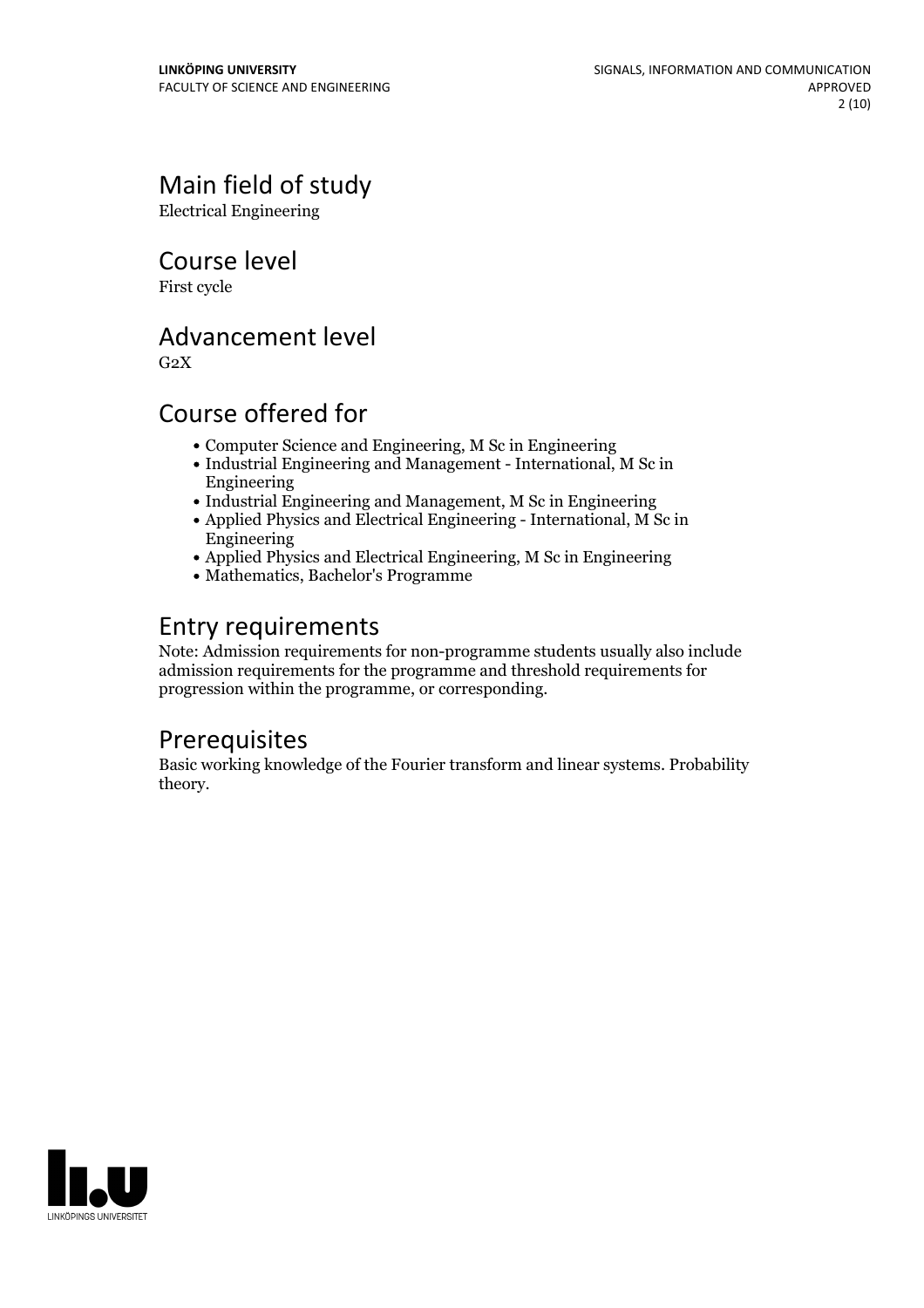### Intended learning outcomes

- Understand and be able to conduct calculations on sampling in the time domain, dimensionality, I/Q representation, sampled systems and noise
- Understand and be able to conduct basic calculations on simple stochastic models of information
- Describe the fundamental limits on compression and transmission of signals and information, conduct simple calculations that relate to these limits, and understand how these limits relate to the physical reality
- Show engineering understanding of the fundamental limits of transmission of signals and information over unreliable channels (e.g., radio) and conduct simple calculations relating to these
- Describe and show engineering understanding of some basic principles for information storage and transmission techniques used in practice
- Using adequate terminology, well structured and in a logically coherent manner, be able to describe the relation between different concepts in the course

**Course content**<br>Sampling in the time domain. Representation of time- and band-limited signals, dimensionality of signals. Narrowband signals and I/Q representation. Sampled systems. Introduction to noise. Examples of signals in electrical engineering applications, especially communications and navigation systems. Modeling of physical channels (cables, radio). Fundamental limits for transmission and storage of information, entropy, capacity. Introduction to techniques for compression and error protection.

### Teaching and working methods

Lectures, tutorials, written exam and a computer laboratory exercise. The computer laboratory exercise is to be documented individually in the form of a written report.

### Examination

| TEN1 Written examination            | 3 credits $U, 3, 4, 5$ |  |
|-------------------------------------|------------------------|--|
| LAB1 Computer based laboratory work | 1 credits U, G         |  |

### Grades

Four-grade scale, LiU, U, 3, 4, 5

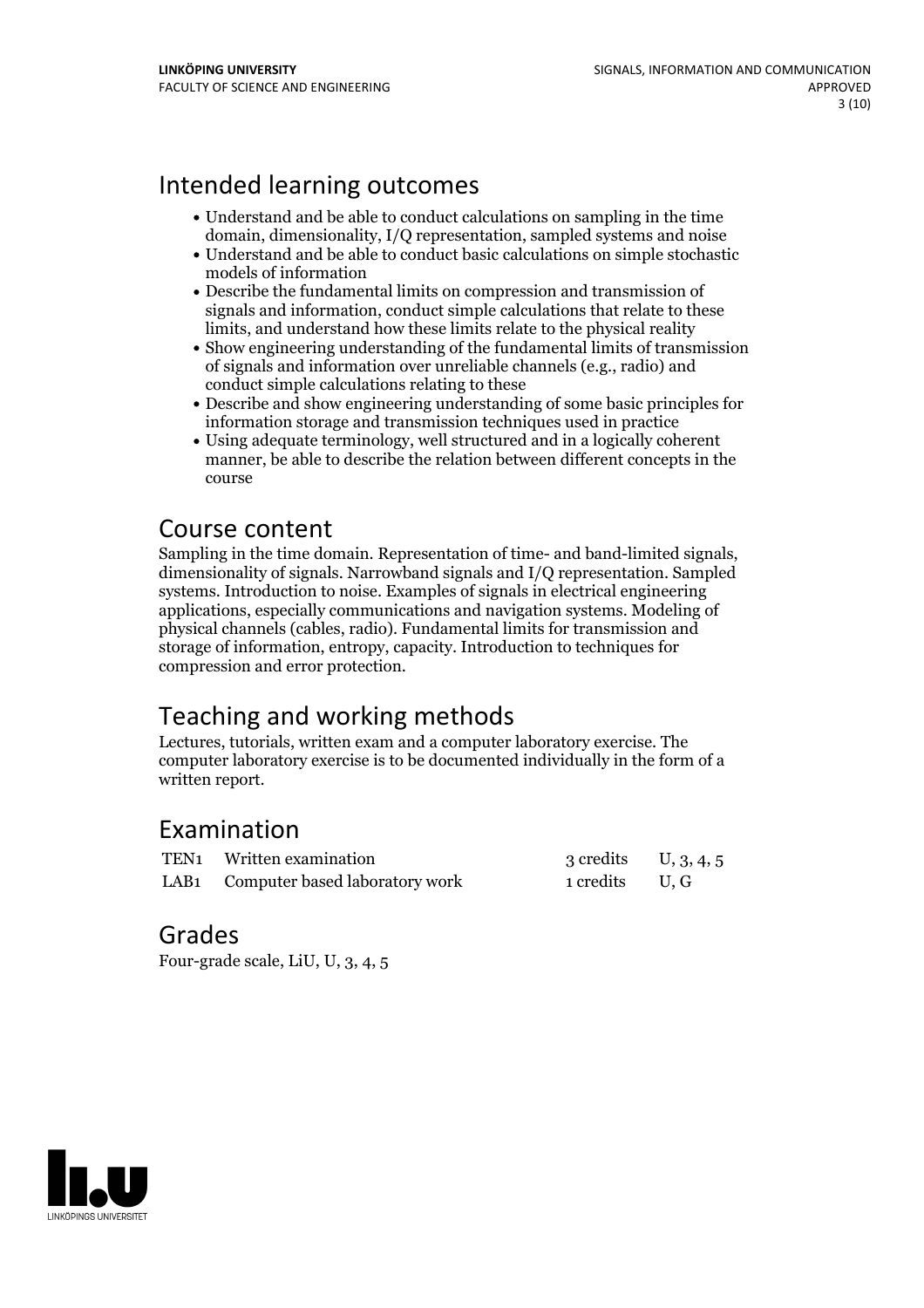### Other information

Supplementary courses: Subsequent courses in areas such as signal and image processing, communications, electronics, automatic control, and more.

#### **About teaching and examination language**

The teaching language is presented in the Overview tab for each course. The examination language relates to the teaching language as follows:

- If teaching language is Swedish, the course as a whole or in large parts, is taught in Swedish. Please note that although teaching language is Swedish, parts of the course could be given in English. Examination language is Swedish.<br>• If teaching language is Swedish/English, the course as a whole will be
- taught in English if students without prior knowledge of the Swedish language participate. Examination language is Swedish or English
- (depending on teaching language).<br>• If teaching language is English, the course as a whole is taught in English.<br>Examination language is English.

#### **Other**

The course is conducted in a manner where both men's and women's

The planning and implementation of a course should correspond to the course syllabus. The course evaluation should therefore be conducted with the course syllabus as a starting point.

### Department

Institutionen för systemteknik

### Director of Studies or equivalent

Lasse Alfredsson

### Examiner

Mikael Olofsson

### Course website and other links

<http://www.commsys.isy.liu.se/sv/student/kurser/TSKS10>

### Education components

Preliminary scheduled hours: 40 h Recommended self-study hours: 67 h

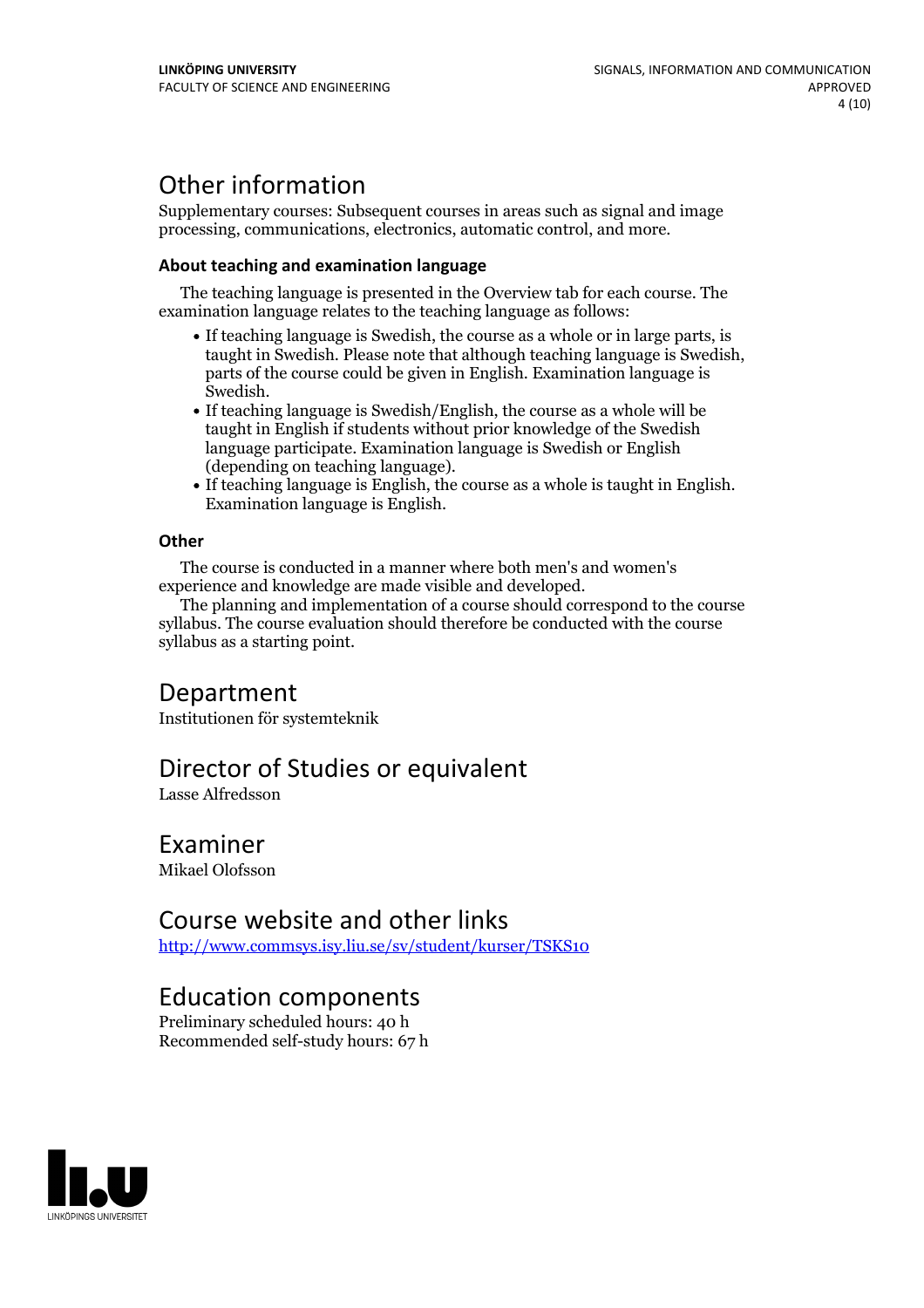## Course literature

**Books**

E. G. Larsson, *Signals, Information and Communications* Eget förlag

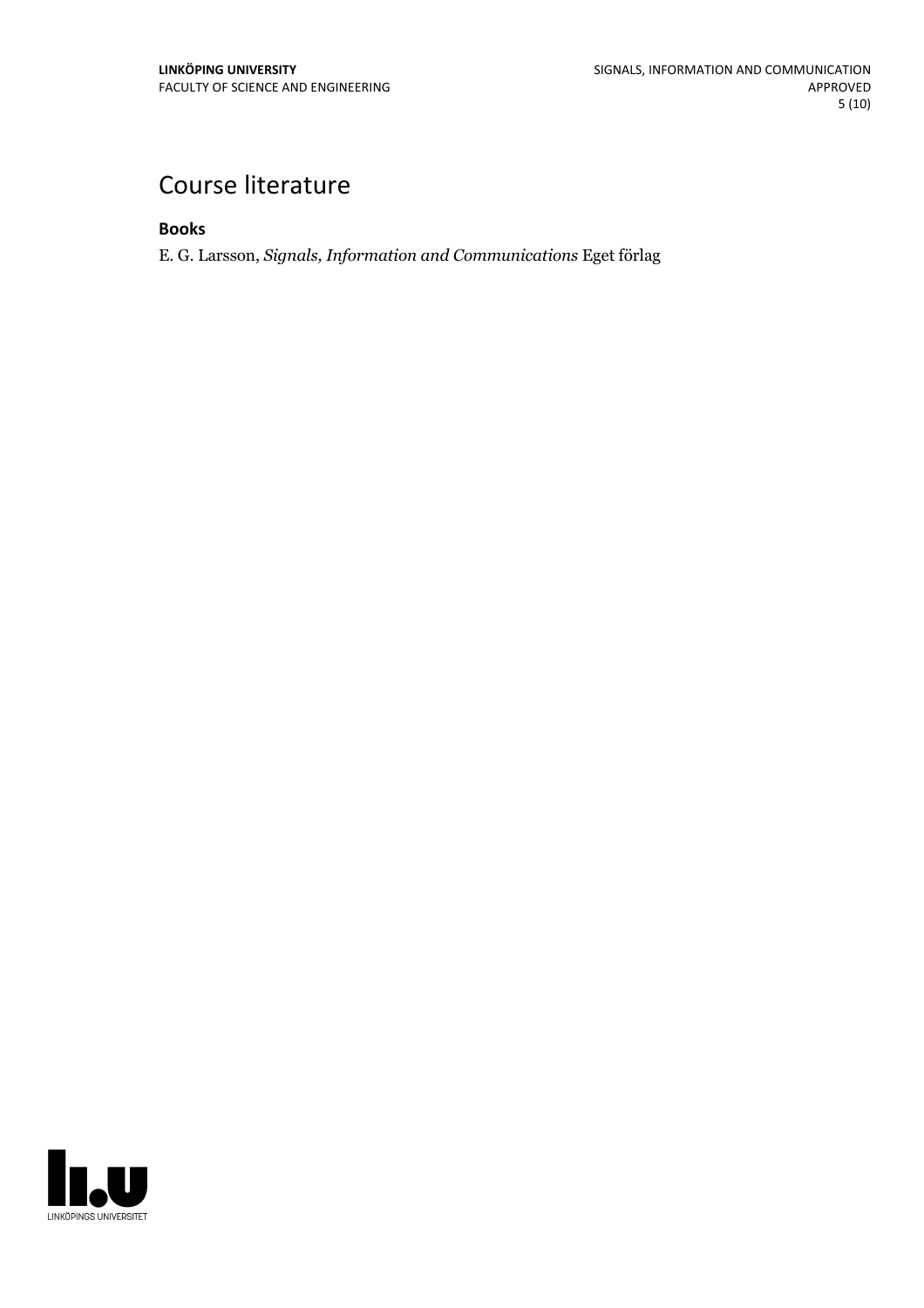### **Common rules**

#### **Course syllabus**

A syllabus must be established for each course. The syllabus specifies the aim and contents of the course, and the prior knowledge that a student must have in order to be able to benefit from the course.

### **Timetabling**

Courses are timetabled after a decision has been made for this course concerning its assignment to a timetable module.

#### **Interrupting a course**

The vice-chancellor's decision concerning regulations for registration, deregistration and reporting results (Dnr LiU-2015-01241) states that interruptions in study are to be recorded in Ladok. Thus, all students who do not participate in a course for which they have registered must record the interruption, such that the registration on the course can be removed. Deregistration from <sup>a</sup> course is carried outusing <sup>a</sup> web-based form: https://www.lith.liu.se/for-studenter/kurskomplettering?l=en.

### **Cancelled courses**

Courses with few participants (fewer than 10) may be cancelled or organised in a manner that differs from that stated in the course syllabus. The Dean is to deliberate and decide whether a course is to be cancelled or changed from the course syllabus.

### **Guidelines relatingto examinations and examiners**

For details, see Guidelines for education and examination for first-cycle and second-cycle education at Linköping University, http://styrdokument.liu.se/Regelsamling/VisaBeslut/917592.

An examiner must be employed as a teacher at LiU according to the LiU Regulations for Appointments

(https://styrdokument.liu.se/Regelsamling/VisaBeslut/622784). For courses in second-cycle, the following teachers can be appointed as examiner: Professor (including Adjunct and Visiting Professor), Associate Professor (including Adjunct), Senior Lecturer (including Adjunct and Visiting Senior Lecturer), Research Fellow, or Postdoc. For courses in first-cycle, Assistant Lecturer (including Adjunct and Visiting Assistant Lecturer) can also be appointed as examiner in addition to those listed for second-cycle courses. In exceptional cases, a Part-time Lecturer can also be appointed as an examiner at both first- and second cycle, see Delegation of authority for the Board of Faculty of Science and Engineering.

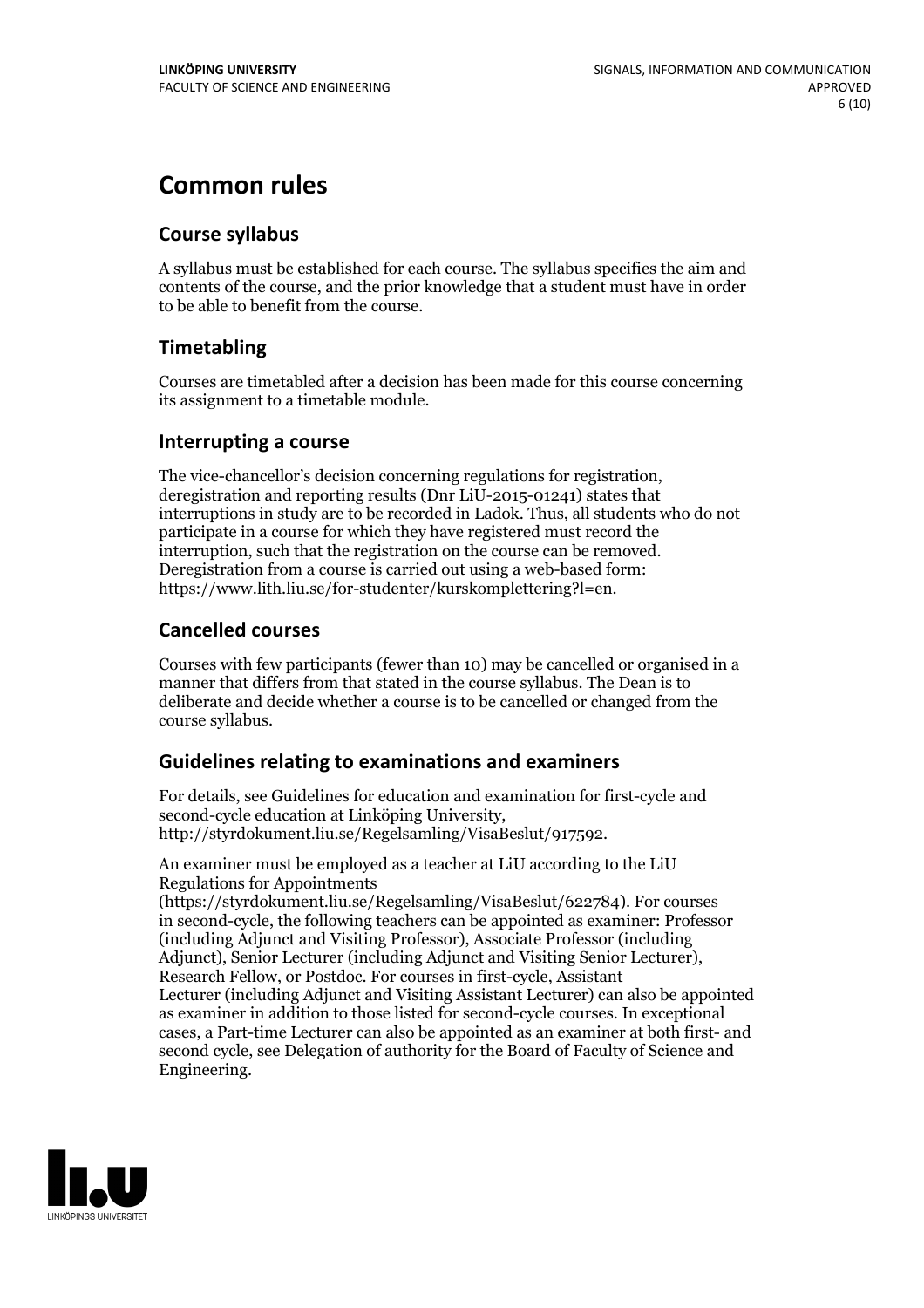#### **Forms of examination**

#### **Examination**

Written and oral examinations are held at least three times a year: once immediately after the end of the course, once in August, and once (usually) in one of the re-examination periods. Examinations held at other times are to follow a decision of the board of studies.

Principles for examination scheduling for courses that follow the study periods:

- courses given in VT1 are examined for the first time in March, with re-examination in June and August
- courses given in VT2 are examined for the first time in May, with re-examination in August and October
- courses given in HT1 are examined for the first time in October, with re-examination in January and August
- courses given in HT2 are examined for the first time in January, with re-examination in March and in August.

The examination schedule is based on the structure of timetable modules, but there may be deviations from this, mainly in the case of courses that are studied and examined for several programmes and in lower grades (i.e. 1 and 2).

Examinations for courses that the board of studies has decided are to be held in alternate years are held three times during the school year in which the course is given according to the principles stated above.

Examinations for courses that are cancelled orrescheduled such that they are not given in one or several years are held three times during the year that immediately follows the course, with examination scheduling that corresponds to the scheduling that was in force before the course was cancelled or rescheduled.

When a course is given for the last time, the regular examination and two re-<br>examinations will be offered. Thereafter, examinations are phased out by offering three examinations during the following academic year at the same times as the examinations in any substitute course. If there is no substitute course, three examinations will be offered during re-examination periods during the following academic year. Other examination times are decided by the board of studies. In all cases above, the examination is also offered one more time during the academic year after the following, unless the board of studies decides otherwise.

If a course is given during several periods of the year (for programmes, or on different occasions for different programmes) the board or boards of studies determine together the scheduling and frequency of re-examination occasions.

#### **Registration for examination**

In order to take an examination, a student must register in advance at the Student Portal during the registration period, which opens 30 days before the date of the examination and closes 10 days before it. Candidates are informed of the location of the examination by email, four days in advance. Students who have not

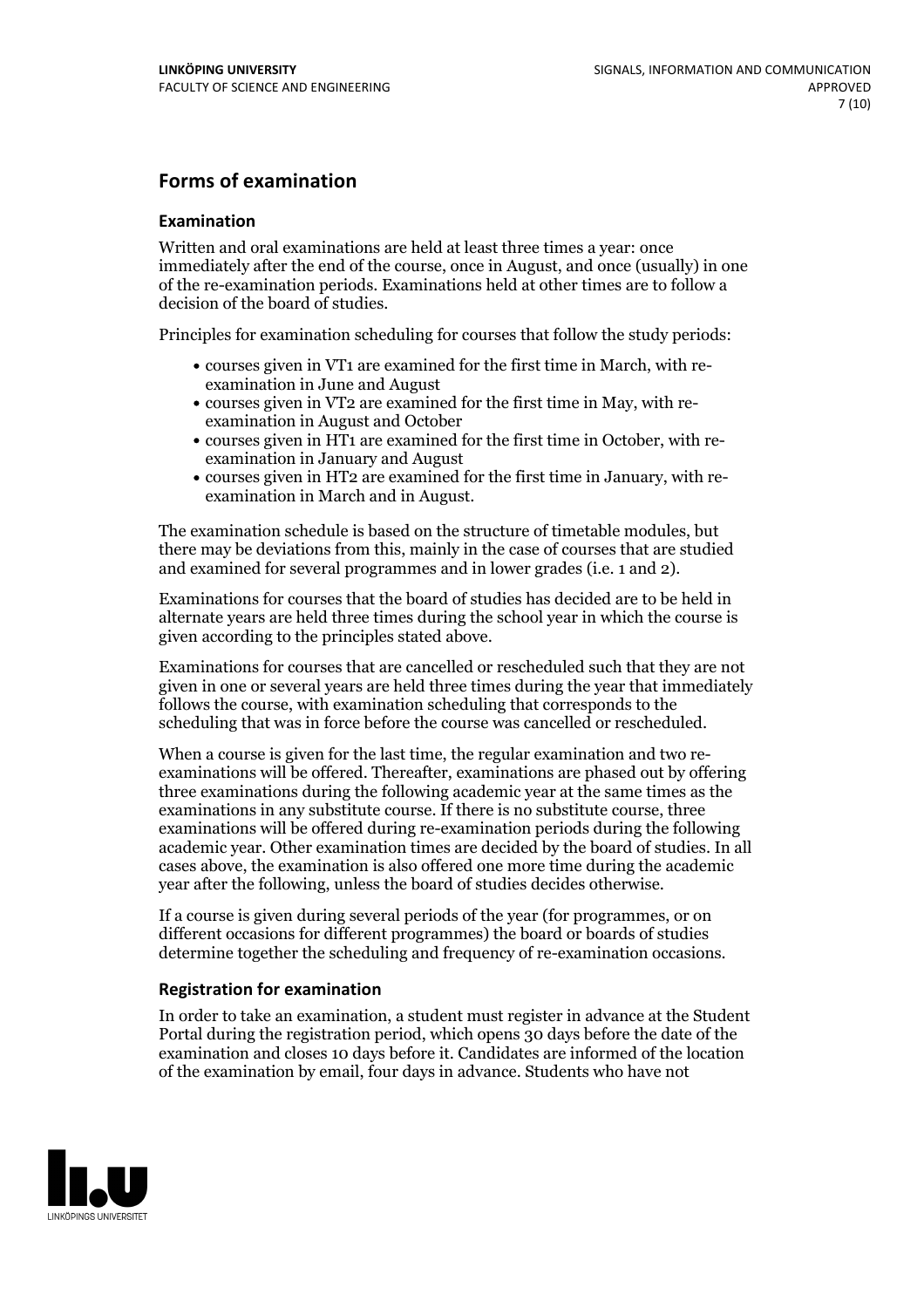registered for an examination run the risk of being refused admittance to the examination, if space is not available.

Symbols used in the examination registration system:

\*\* denotes that the examination is being given for the penultimate time.

\* denotes that the examination is being given for the last time.

#### **Code of conduct for students during examinations**

Details are given in a decision in the university's rule book: http://styrdokument.liu.se/Regelsamling/VisaBeslut/622682.

#### **Retakes for higher grade**

Students at the Institute of Technology at LiU have the right to retake written examinations and computer-based examinations in an attempt to achieve a higher grade. This is valid for all examination components with code "TEN" and "DAT". The same right may not be exercised for other examination components, unless otherwise specified in the course syllabus.

A retake is not possible on courses that are included in an issued degree diploma.

#### **Retakes of other forms of examination**

Regulations concerning retakes of other forms of examination than written examinations and computer-based examinations are given in the LiU guidelines

http://styrdokument.liu.se/Regelsamling/VisaBeslut/917592.

#### **Plagiarism**

For examinations that involve the writing of reports, in cases in which it can be assumed that the student has had access to other sources (such as during project work, writing essays, etc.), the material submitted must be prepared in accordance with principles for acceptable practice when referring to sources (references or quotations for which the source is specified) when the text, images, ideas, data,  $\vec{e}$  etc. of other people are used. It is also to be made clear whether the author has reused his or her own text, images, ideas, data, etc. from previous examinations, such as degree projects, project reports, etc. (this is sometimes known as "self- plagiarism").

A failure to specify such sources may be regarded as attempted deception during examination.

#### **Attempts to cheat**

In the event of <sup>a</sup> suspected attempt by <sup>a</sup> student to cheat during an examination, or when study performance is to be assessed as specified in Chapter <sup>10</sup> of the Higher Education Ordinance, the examiner is to report this to the disciplinary board of the university. Possible consequences for the student are suspension from study and a formal warning. More information is available at https://www.student.liu.se/studenttjanster/lagar-regler-rattigheter?l=en.

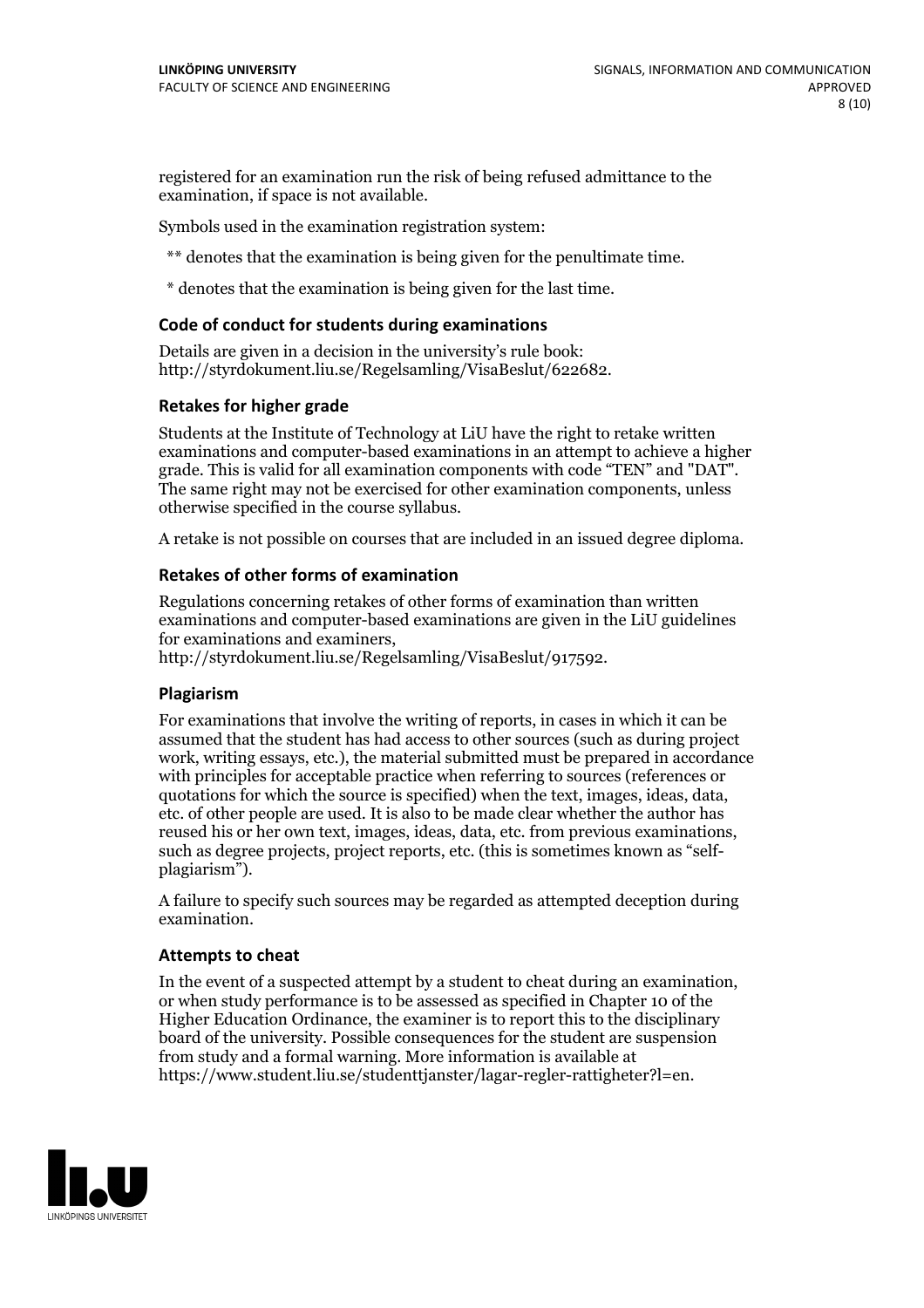#### **Grades**

The grades that are preferably to be used are Fail (U), Pass (3), Pass not without distinction  $(4)$  and Pass with distinction  $(5)$ .

- 1. Grades U, 3, 4, 5 are to be awarded for courses that have written
- examinations. 2. Grades Fail (U) and Pass (G) may be awarded for courses with <sup>a</sup> large degree of practical components such as laboratory work, project work and group work. 3. Grades Fail (U) and Pass (G) are to be used for degree projects and other
- independent work.

#### **Examination components**

- 
- 1. Grades U, 3, 4, <sup>5</sup> are to be awarded for written examinations (TEN). 2. Examination components for which the grades Fail (U) and Pass (G) may be awarded are laboratory work (LAB), project work (PRA), preparatory written examination (KTR), oral examination (MUN), computer-based
- examination (DAT), home assignment (HEM), and assignment (UPG). 3. Students receive grades either Fail (U) or Pass (G) for other examination components in which the examination criteria are satisfied principally through active attendance such as other examination (ANN), tutorial group
- (BAS) or examination item (MOM). 4. Grades Fail (U) and Pass (G) are to be used for the examination components Opposition (OPPO) and Attendance at thesis presentation (AUSK) (i.e. part of the degree project).

For mandatory components, the following applies: If special circumstances prevail, and if it is possible with consideration of the nature of the compulsory component, the examiner may decide to replace the compulsory component with another equivalent component. (In accordance with the LiU Guidelines for education and examination for first-cycle and second-cycle education at Linköping University, http://styrdokument.liu.se/Regelsamling/VisaBeslut/917592).

For written examinations, the following applies: If the LiU coordinator for students with disabilities has granted a student the right to an adapted examination for a written examination in an examination hall, the student has the right to it. If the coordinator has instead recommended for the student an adapted examination or alternative form of examination, the examiner may grant this if the examiner assesses that it is possible, based on consideration of the course objectives. (In accordance with the LiU Guidelines for education and examination for first-cycle and second-cycle education at Linköping University, http://styrdokument.liu.se/Regelsamling/VisaBeslut/917592).

The examination results for a student are reported at the relevant department.

### **Regulations (applyto LiU in its entirety)**

The university is a government agency whose operations are regulated by